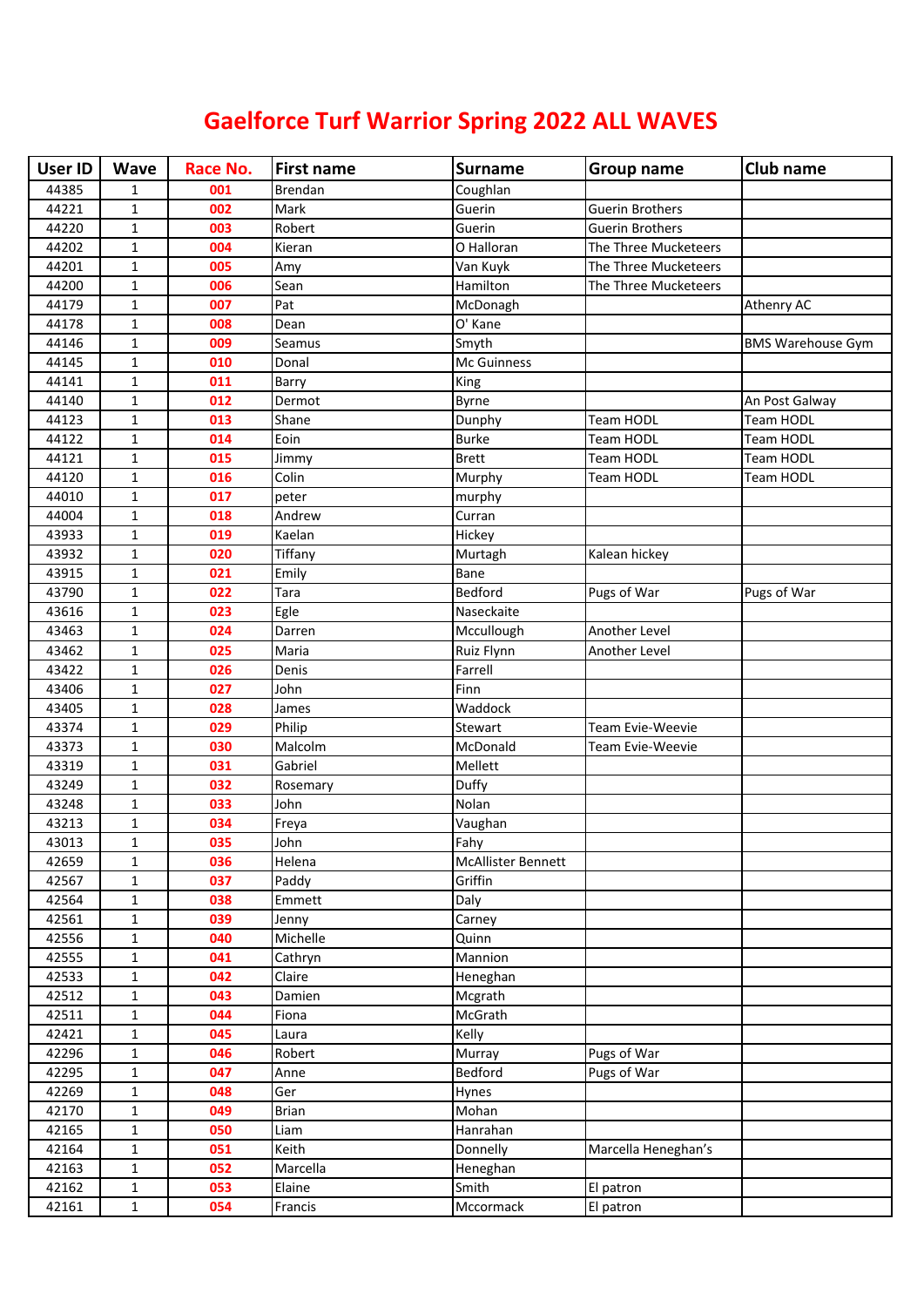| <b>User ID</b> | <b>Wave</b>    | Race No. | <b>First name</b>       | <b>Surname</b>         | <b>Group name</b>   | Club name          |
|----------------|----------------|----------|-------------------------|------------------------|---------------------|--------------------|
| 41949          | 1              | 055      | Danielle                | Scally                 |                     |                    |
| 41936          | $\mathbf{1}$   | 056      | Laura                   | Scally                 |                     |                    |
| 41462          | $\mathbf{1}$   | 057      | Sarah                   | Good                   |                     |                    |
| 41446          | $\mathbf{1}$   | 058      | Ruth                    | Merry                  |                     |                    |
| 45088          | $\overline{2}$ | 059      | Mark                    | Gaffey                 |                     |                    |
| 45057          | $\overline{2}$ | 060      | Aaron                   | Bolger                 |                     | Watershed          |
| 45029          | $\overline{2}$ | 061      | Alex                    | Hark                   |                     |                    |
| 45028          | $\overline{2}$ | 062      | Grainne                 | McCool                 |                     |                    |
| 45026          | $\overline{2}$ | 063      | Aisling                 | <b>Butler</b>          |                     |                    |
| 45013          | $\overline{2}$ | 064      | Andrew                  | Curran                 |                     |                    |
| 44770          | $\overline{2}$ | 065      | Shane                   | <b>Byrne Comerford</b> |                     |                    |
| 44749          | $\overline{2}$ | 066      | Aleksandra              | Baranowska             |                     |                    |
| 44713          | 2              | 067      | Kevin                   | McDonagh               |                     |                    |
| 44623          | $\overline{2}$ | 068      | Anne                    | COEN                   |                     |                    |
| 44573          | $\overline{2}$ | 069      | <b>Brian</b>            | O'Mahony               |                     |                    |
| 44543          | $\overline{2}$ | 070      | Mike                    | Walsh                  |                     |                    |
| 44542          | $\overline{2}$ | 071      | Barry                   | Murphy                 |                     |                    |
| 44541          | $\overline{2}$ | 072      | Shamus                  | O'Sullivan             |                     | Mix Of Weirdos     |
| 44515          | $\overline{2}$ | 073      | Shannon                 | <b>Ivers</b>           |                     |                    |
| 44509          | $\overline{2}$ | 074      | Carmel                  | Duffy                  |                     |                    |
| 44477          | $\overline{2}$ | 075      | Jonathon                | O'Sullivan             | Run Like The Winded |                    |
| 44476          | $\overline{2}$ | 076      | Thomas                  | McAuliffe              | Run Like The Winded |                    |
| 44475          | $\overline{2}$ | 077      | Philip                  | Fogarty                | Run Like The Winded |                    |
| 44474          | $\overline{2}$ | 078      | Lisa                    | O'Sullivan             | Run Like The Winded |                    |
| 44473          | $\overline{2}$ | 079      | Kevin                   | O'Sullivan             | Run Like The Winded |                    |
| 44437          | $\overline{2}$ | 080      | Shauna                  | Goan                   |                     | <b>BMS</b>         |
| 44414          | $\overline{2}$ | 081      | Alannah                 | Dawson                 |                     |                    |
| 44392          | $\overline{2}$ | 082      | Mairead                 | Guerin                 |                     |                    |
| 44336          | $\overline{2}$ | 083      | Mortimer                | O'Sullivan             |                     |                    |
| 44328          | $\overline{2}$ | 084      | Adriana                 | Macikova               |                     |                    |
| 44325          | $\overline{2}$ | 085      | <b>Brian</b>            | Griffin                |                     | Griffin            |
| 44321          | $\overline{2}$ | 086      | Maria                   | Borbolla               | Flavin's            |                    |
| 44320          | $\overline{2}$ | 087      | Sean                    | Flavin                 | Flavin's            |                    |
| 44319          | $\overline{2}$ | 088      | Mary                    | Hartogh                |                     |                    |
| 44317          | $\overline{2}$ | 089      | David                   | Cleary                 |                     |                    |
| 44316          | $\overline{2}$ | 090      | Noreen                  | Cleary                 |                     |                    |
| 44267          | $\overline{2}$ | 091      | Tom                     | Scanlon                |                     |                    |
| 44266          | $\overline{2}$ | 092      | Joanne                  | Courtney Scanlon       |                     |                    |
| 44088          | $\overline{2}$ | 093      | James                   | Kelly                  |                     | Westwicklowfitness |
| 44087          | $\overline{2}$ | 094      | Fiona                   | O'Dwyer                |                     |                    |
| 44002          | $\overline{2}$ | 095      | Thamyres                | Lopes                  |                     |                    |
| 43766          | $\overline{2}$ | 096      | Kelly                   | O Brien                | El patron           |                    |
| 43765          | $\overline{2}$ | 097      | Edel                    | Ryan                   | El patron           |                    |
| 43764          | $\overline{2}$ | 098      | David                   | Ryan                   | El patron           |                    |
| 43759          | $\overline{2}$ | 099      | Tony                    | Davis                  |                     |                    |
| 43756          | $\overline{2}$ | 100      | Rachel                  | Davis                  |                     |                    |
| 43755          | $\overline{2}$ | 101      | Linda                   | Davis                  |                     |                    |
| 43016          | $\overline{2}$ | 102      | Justin                  | Walker                 |                     |                    |
| 42482          | $\overline{2}$ | 103      | Sean                    | Furlong                |                     |                    |
| 42481          | $\overline{2}$ | 104      | Anne-Marie              | Lawlor                 |                     | Anne-Marie Lawlor  |
| 42328          | $\overline{2}$ | 105      | Claire                  | Glendon                |                     |                    |
| 42292          | $\overline{2}$ | 106      | Sarah                   | Cronin                 |                     |                    |
| 42291          | $\overline{2}$ | 107      | Claire                  | Foley                  |                     |                    |
| 42214          | $\overline{2}$ | 108      | Sandra                  | <b>Brady</b>           | Mum & Son           |                    |
| 42213          | $\overline{2}$ | 109      | Adam                    | Lee                    | Mum & Son           |                    |
| 42212          | $\overline{2}$ | 110      | Pooky                   | Mitchell               |                     |                    |
| 42211          | $\overline{2}$ | 111      | Beibhinn Ní Dhonnchadha | Ní Dhonnchadha         |                     |                    |
| 41785          | $\overline{2}$ | 112      | Lynn                    | Boylan                 | Wonder Women        |                    |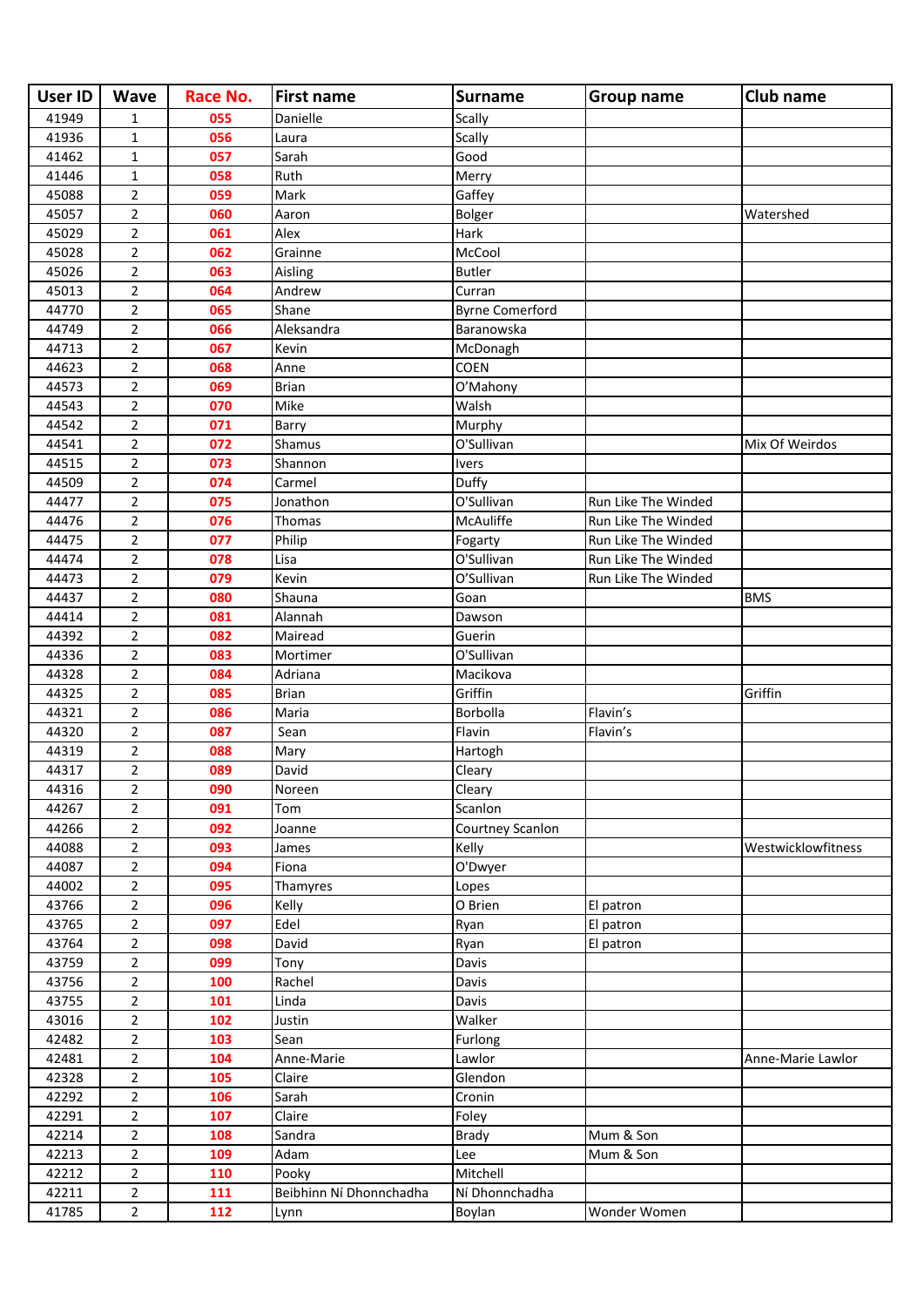| <b>User ID</b> | <b>Wave</b>             | Race No. | <b>First name</b> | <b>Surname</b>   | <b>Group name</b>  | Club name         |
|----------------|-------------------------|----------|-------------------|------------------|--------------------|-------------------|
| 41784          | $\overline{2}$          | 113      | Sinead            | Ni Bhroin        | Wonder Women       |                   |
| 45070          | 3                       | 114      | <b>Brian</b>      | Conville         |                    |                   |
| 45069          | 3                       | 115      | Michael           | Conville         |                    |                   |
| 44592          | 3                       | 116      | Sapta             | Donoghue         |                    |                   |
| 44591          | 3                       | 117      | Dave              | Donoghue         |                    |                   |
| 44529          | 3                       | 118      | Donna             | Murray           |                    | Bms warehouse gym |
| 44045          | 3                       | 119      | Eimhin            | Cradock          | The Cradocks       | Cradock Pair      |
| 44044          | 3                       | 120      | Noriana           | Kennedy          | The Cradocks       | Cradock Pair      |
| 44043          | 3                       | 121      | Fergal            | Scahill          | The Smahills       |                   |
| 44042          | 3                       | 122      | Ruth              | Smith            | The Smahills       |                   |
| 43849          | 3                       | 123      | Shane             | Walsh            | Aishling & Shane   |                   |
| 43848          | 3                       | 124      | Aishling          | <b>Brett</b>     | Aishling & Shane   |                   |
| 43709          | 3                       | 125      | Daniel            | Mills            |                    |                   |
| 43681          | 3                       | 126      | Donna             | Ferguson         | <b>Bog Bandits</b> |                   |
| 43680          | 3                       | 127      | Kacper            | Koszalka         | <b>Bog Bandits</b> |                   |
| 43679          | 3                       | 128      | Di-Sien           | Chan             | <b>Bog Bandits</b> |                   |
| 43678          | 3                       | 129      | Sandra            | O'Connell        | <b>Bog Bandits</b> |                   |
| 43639          | 3                       | 130      | Jessica           | Ryan             |                    |                   |
| 43625          | 3                       | 131      | Scott             | Gibb             |                    |                   |
| 43624          | 3                       | 132      | Cormac            | Martin           |                    |                   |
| 43623          | 3                       | 133      | Jason             | McVey            |                    |                   |
| 43622          | 3                       | 134      | Maria             | McVey            |                    |                   |
| 43621          | 3                       | 135      | Enda              | McVey            |                    |                   |
| 43587          | 3                       | 136      | Enda              | Collins          |                    | PELT              |
| 43504          | 3                       | 137      | Pawel Jankowski   | Jankowski        |                    |                   |
| 43347          | 3                       | 138      | Eoin              | Connell          | The Bog Standards  |                   |
| 43346          | 3                       | 139      | Miriam            | O Reilly         | The Bog Standards  |                   |
| 43345          | 3                       | 140      | Aisling           | O Reilly         | The Bog Standards  |                   |
| 43307          | 3                       | 141      | Sarunas           | Pocius           |                    |                   |
| 43306          | 3                       | 142      | Ausra             | Clarke           |                    |                   |
| 43305          | 3                       | 143      | Ricardo           | Cavaleiro        |                    |                   |
| 43304          | 3                       | 144      | Alex              | Rumjancevs       |                    |                   |
| 43170          | 3                       | 145      | Imogen            | Fanning          |                    |                   |
| 43082          | 3                       | 146      | Charlotte         | <b>IMBERT</b>    |                    |                   |
| 42750          | 3                       | 147      | Thomas            | <b>BERTRAND</b>  |                    |                   |
| 42673          | 3                       | 148      | Charlotte         | Ruestmann        |                    |                   |
| 42515          | 3                       | 149      | Emer              | O Connell        |                    |                   |
| 42502          | 3                       | 150      | Alan              | Martin           |                    |                   |
| 42252          | 3                       | 151      | Claire            | <b>Burns</b>     |                    |                   |
| 42251          | $\overline{\mathbf{3}}$ | 152      | Kieran            | Coen             |                    |                   |
| 45081          | 4                       | 153      | laura Moreno      | Moreno           |                    |                   |
| 44666          | 4                       | 154      | Louise            | Mulcahy          |                    |                   |
| 43486          | 4                       | 155      | Niall             | Colgan           |                    |                   |
| 43040          | 4                       | 156      | Richard           | McDonagh         |                    |                   |
| 42954          | 4                       | 157      | Seán              | Delaney          |                    |                   |
| 42919          | 4                       | 158      | Daelyn            | Purcell          |                    | Purcell           |
| 42753          | 4                       | 159      | Ellen             | Duffy            |                    |                   |
| 42725          | 4                       | 160      | Tanya             | Farrell          |                    | Galway tag rugby  |
| 42703          | 4                       | 161      | John              | Monahan          |                    |                   |
| 42699          | 4                       | 162      | Oisin             | Murray           |                    |                   |
| 42695          | 4                       | 163      | Emerald           | House            |                    |                   |
| 42686          | 4                       | 164      | Laura             | Gaffney          |                    |                   |
| 42684          | 4                       | 165      | Clare             | Walsh            |                    |                   |
| 42683          | 4                       | 166      | Maire             | <b>Mulkerins</b> |                    |                   |
| 42682          | 4                       | 167      | Clare             | Stenson          |                    |                   |
| 42681          | 4                       | 168      | Ciara             | Sweeney          |                    |                   |
| 42680          | 4                       | 169      | Kevin             | Hassett          |                    | The Jedi Order    |
| 42677          | 4                       | 170      | Sachit            | Chawla           |                    | SPUDS             |
|                |                         |          |                   |                  |                    |                   |